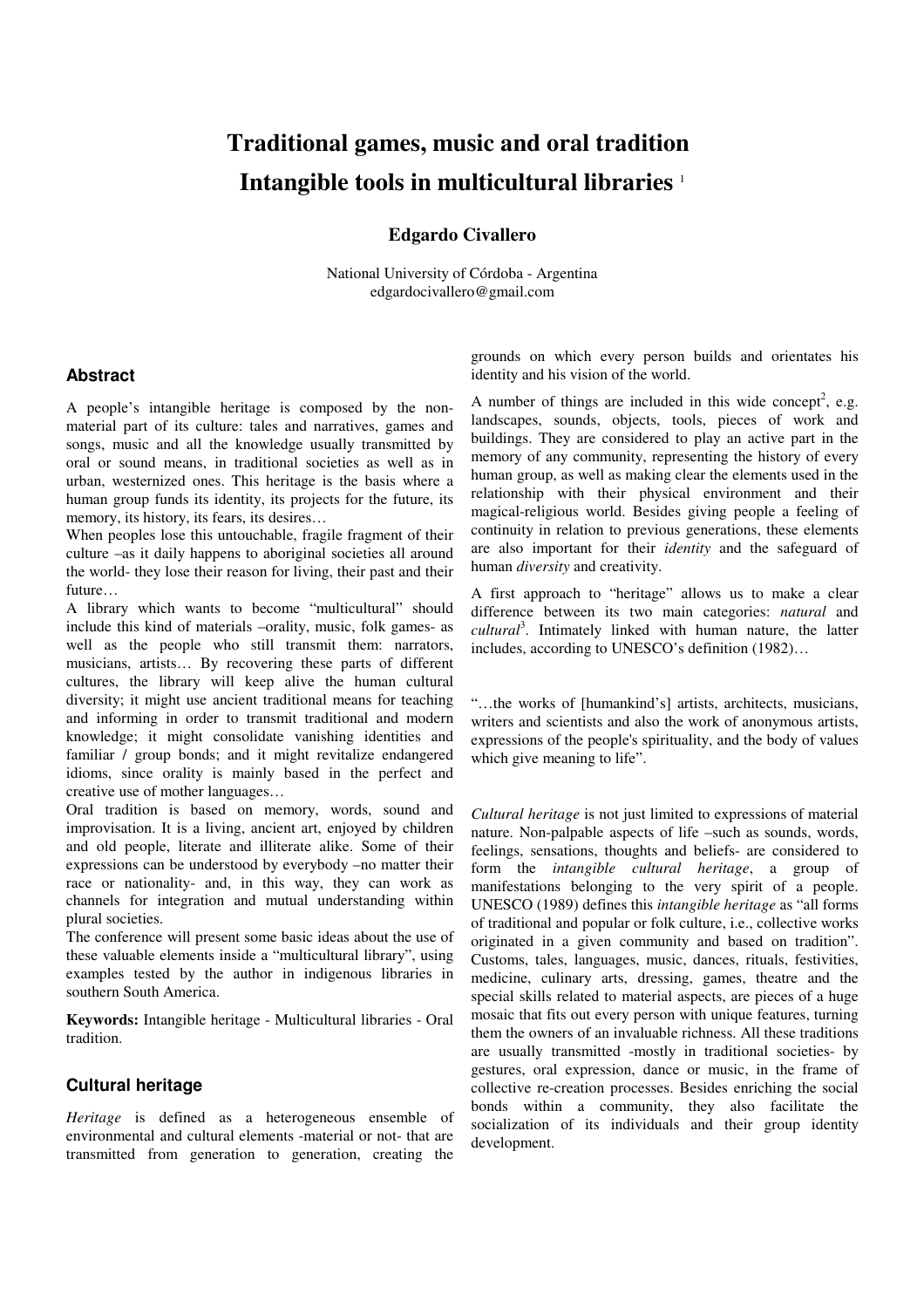#### **Identity and diversity**

For a good number of societies*, intangible heritage* represents a source of facts and ideas that support and emphasize their *cultural identity*. Cultural identity is the ensemble of traits and features that link a person to a group, maintaining a strong cohesion within society, harmonizing customs, and establishing values, life rules and communication codes. UNESCO recommends the international community to preserve and protect each people's identity, especially those of cultural and demographic minorities<sup>4</sup>.

Culture assumes diverse forms through places and time, conforming different identities. This *diversity* is manifested in the plurality and originality that characterize human groups and societies all over the planet. The first article of Universal Declaration on Cultural Diversity<sup>5</sup> proposes that it must be "recognized and affirmed for the benefit of present and future generations", for it is a continuous "source of exchange, innovation and creativity … as necessary for humankind as biodiversity is for nature".

Every culture represents an irreplaceable set of values and features. Besides, each member of a group carries his/her community heritage in his/her hands, shaping it in a unique way through their beliefs, capacities and actions. In a sense, it could be said that there are as many cultures as there are inhabitants in the world, for each person adds a particular variant to his/her own cultural heritage. This individualization pushed the UNESCO (2003a) to define the concept of "Living Human Treasures", unique persons who personify, to the greatest degree, the skills and techniques necessary for the representation of certain aspects of the cultural life of a people and the survival of their heritage.

Diverse approaches to the social and cultural nature of plural societies -especially those where a high diversity may be found- have raised a number of concepts like *multiculturalism*, *interculturalism* and *transculturalism*. They are currently used for explaining and understanding the mutual relationships among diverse ethnic, linguistic and cultural groups inside a society (Welsch, 1999), and have strongly influenced disciplines like LIS and services like those provided by libraries and documentation centres.

#### **Heritage, oral tradition and cultural expression**

As stated above, "unstable" means (i.e. those strongly based on human memory, a weak and variable support) are often used for collective transmission of intangible heritage, providing it with a fluctuating, dynamic nature, which is enlivened by an immense capacity for transformation and adaptation. Thus, culture has a particular evolution, parallel to the one experienced by people, its environment and its circumstances. By this way, cultural heritage can provide answers and solutions to daily situations, and perspectives for future achievements.

With the exception of books and mass-media (sometimes not available in certain societies), the main systems that perpetuate a non-material heritage are *oral tradition* and *cultural expression*.

Oral tradition -present in traditional as well as in urban, westernized contexts- is based on memory, words, sounds and improvisation. It is a living, ancient art, enjoyed by everybody, literate and illiterate, because nobody needs previous education for getting it. It has an intrinsic value: it codifies the wisdom of groups and sectors that, in most cases, have not had access to written means of communication, do not have reading-writing skills (illiteracy) or do not find spaces or chances for setting down their ideas and experiences in stable supports in order to record them.

Due to its strong dependence on languages, oral contents can survive only if the words that make them possible also continue living. Accurate use and full comprehension of a language are needed if an oral heritage is meant to be correctly transmitted. The speaker and the listener should know all the words and their diverse meanings, the different styles and codes, the corporal signs associated with the spoken discourse... But languages are vanishing alarmingly. According to current predictions, during XXI century the 80 % of the languages of the world (more than 6.000) may disappear in front of the beating of (a few) dominant ones (UNESCO, 2003). Minority languages, unfortunately, are the most menaced ones.

This means that there are hundreds of currently endangered linguistic structures, and an identical number of non-material heritages whose destinies are intimately associated with those of their languages. If intangible heritages are meant to be protected and spread, great attention should be put on the preservation and revitalization of the idioms that provide them with a transmission channel.

But there are other means that perpetuates non-material heritage: *cultural expressions*. This wide, loosely defined category includes performing arts as music, chant, dance and theatre; products like masks, designs, graphic art and handicrafts; traditions like games and ceremonies, and a big set of diverse intellectual and artistic expressions. Mainly based on memory and popular inspiration, they are threatened nowadays by mass-media, social pressure and mainstream culture, as anyone can notice when checking the constant stream of traditional crafts, dances, music instruments, games and feasts disappearing all around the world.

Endangered non-material heritages can be clearly identified in societies like Latin American indigenous peoples. These groups provide a good example of orally-transmitted culture and traditional expressions menaced by social pressures. Their languages have slowly vanished in the last two centuries, and a good part of their heritage has already been lost. Even if these examples can also be found in rural and urban communities -even in European and North American contexts- this paper will deal with examples taken from Latin American aboriginal societies, due to the work the author has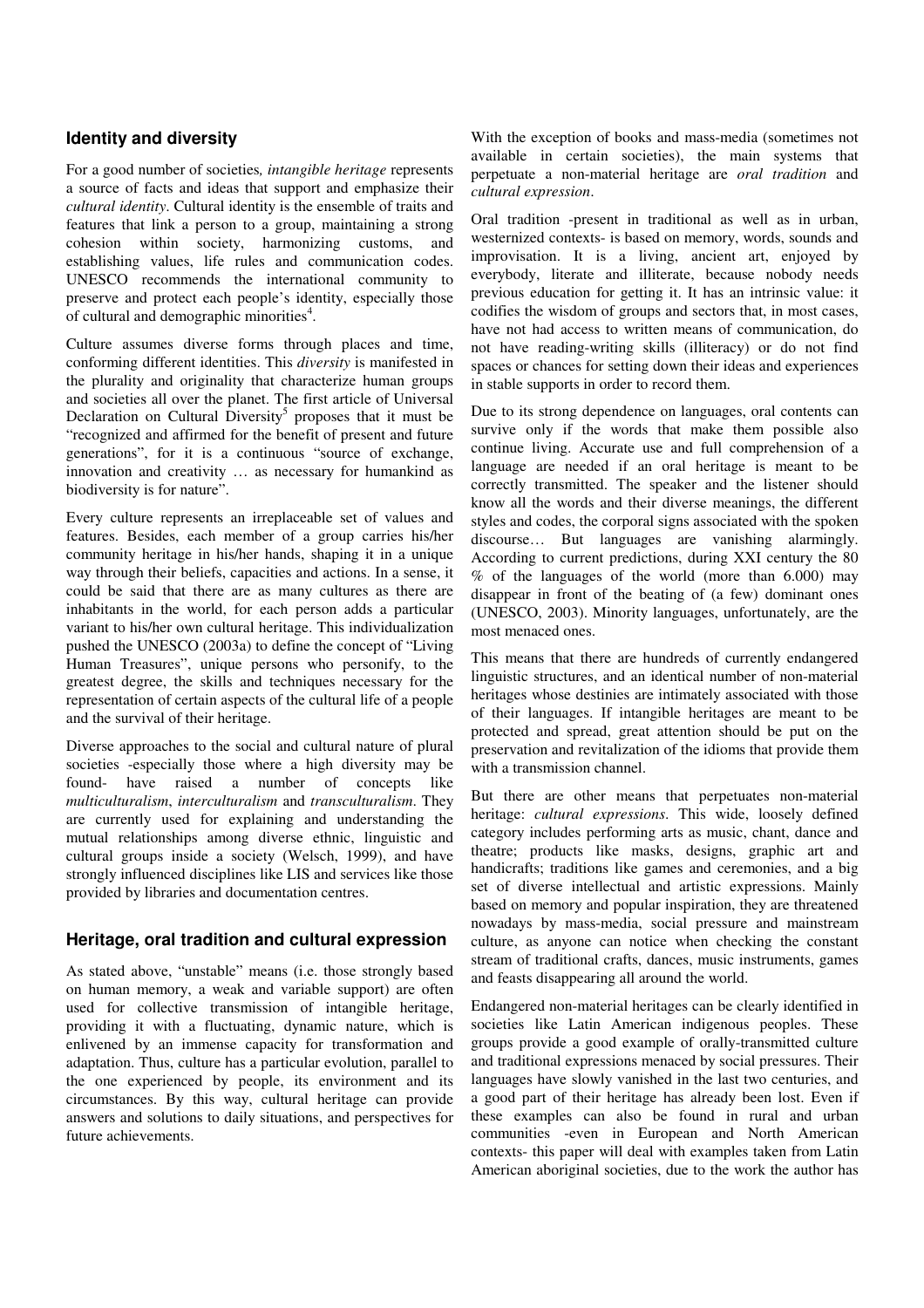developed among them in north-eastern Argentina (Chaco region, 2001-2006).

## **Games, songs, tales…**

As every human group in the planet, traditional and urban aboriginal communities in Latin America "live" their intangible heritage on a daily basis. Even if, as stated above, a good part of such a heritage is under pressure or endangered and, shamefully, many traditional expressions has been lost forever-, some groups have conserved it healthy and alive. It is the case of Andean peoples like Quechua or Aymara, forest people like Guarani and Patagonian people like Mapuche. Other groups, who have forgotten a great deal of their memory and their language, still make efforts to preserve what is left. Good examples are the people from Chaco region, like Qom, Wichi, Moqoit and Pit'laxá, or groups like Wayuu (Colombia), Kuna (Panama), Shuar (Ecuador), Ashaninka (Peru) and Ayoreo (Bolivia), among others.

Within these social and cultural frames, oral transmission is a matter of the greatest importance<sup>6</sup>. Usually it adopts the form of inter-generational communication, from grandparents to grandchildren (even if nowadays most young people are not interested in listening to their elders) and, on certain topics, it is stronger and deeper among mothers and daughters. In this way, familiar and local history, natural medicine, kitchen recipes, dressing and clothes-making are handed down from parents to children.

Tales and narratives are the most usual form of oral transmission. In a single night, a good narrator can explain the story of the world from the very beginning until present days, including the origin of the different plants, animals and human institutions and customs. In some cultures, the narratives can assume the form of theatre performing, involving several actors and the active participation of the audience. The author thought that these "narrative qualities" would profit the services provided by little school libraries inside indigenous communities in Chaco region. Putting the idea into practice, the selected narrators were presented as "living books" for a tale-hour, performing traditional legends both in Spanish and native language. Children and their families were delighted, and discovered a link with an institution -the library- that was strange for them because of its very nature.

But stories, knowledge and memory can also be passed down through music and chant. The Latin American indigenous organology presents a high number of instruments that are played in intimate contexts, just as accompaniment for personal stories, legends and tales<sup>7</sup>. A good example is the m'biké, a one-stringed fiddle from Chaco region (Figure 1). It is used as a soft background for chant, and, curiously, the melodic line drawn by the instrument is identical to the one drawn by the singing voice<sup>8</sup>. M'biké players use to sing stories, like native troubadours did, but just in familiar spaces. In other indigenous contexts, like among Patagonian and Andean peoples, an instrument called "trompe" (jew's harp or mouth harp) is also used for love courtship and sorrow chants,

telling old stories of love and despair that are a part of the community's memory. The language of drums and other membranophones has also a deep meaning among traditional aboriginal societies, being associated with ceremonies expressing the links between human beings and natural forces are expressed and celebrated. M'biké and "pim-pim" (a waterdrum) performances were used by the author in libraries in Chaco region. Their sounds brought to the participants' memory an astonishing number of remembrances from ancient times, as well as tales, legends and experiences that were shared in the same place. Little by little, the rumour of voices and instruments, gave raise to the creation of new spaces of meeting and common use of indigenous language were created.



Figure 1: M'biké player.

Finally, games are other means of transmitting traditional information. A much known game is the "cat's cradle" or string figure (Figure 2), performed with a simple string bound by both ends and crossed among the fingers of both hands in order to create diverse shapes<sup>9</sup>. Since each figure has a name and a meaning, the combination of several of them may be used to illustrate a story<sup>10</sup>. This game is spread worldwide, but in Chaco region was very popular, and was also used in author's libraries as a means of captivating young patrons' attention, interconnecting different generations within community, recovering intangible heritage and creating one space more for the use of native language.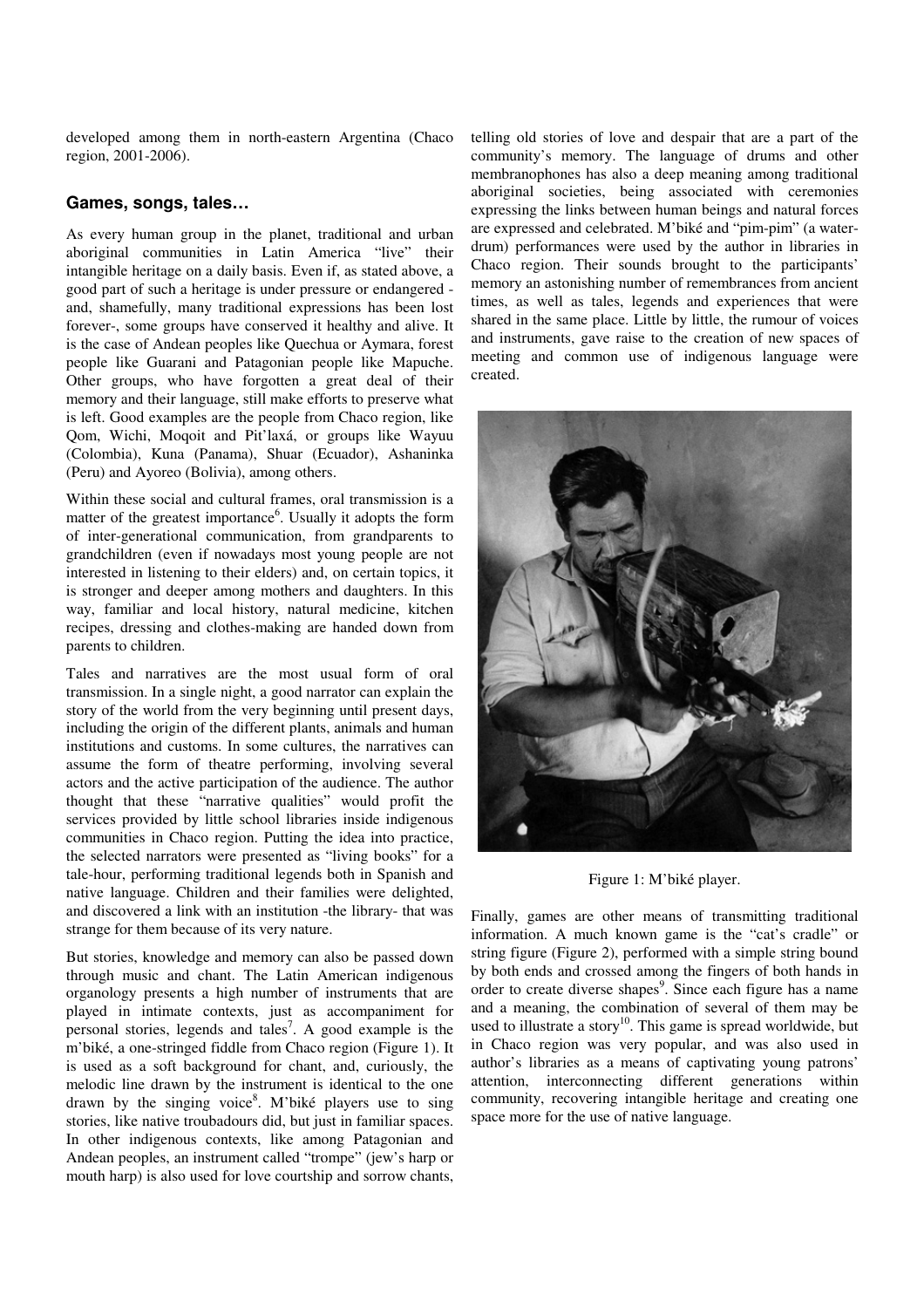

Figure 2: String-figure.

Other means of transmitting information among indigenous societies in Latin America are textiles, especially among Andean societies. By geographical reasons, they were not included in author's direct experience. Textiles like renowned "ponchos" codified, in ancient cultures like Paracas, Nazca and Moche, a large amount of information. Currently, this tradition is still preserved in Bolivia, Chile and Peru Andean highlands, as well as among Chilean Mapuche people $11$ . The Kuna people (Panama) are famous because of their "molas", little textiles where they express their legends and their vision of the world (Figure 3). Woollen hats also used to carry information expressed by means of their diverse colours and their intricate designs. Traditional basket work follows the same pattern<sup>12</sup>.



Figure 3: "Mola" woven by Kuna people (Panama).

Dances, tattoos, riddles, jokes, disguises, masks (Figure 4), pottery and the many different customs around community feasts and ceremonies are also valuable means of guarantying the transmission of intangible heritage. They are not different from the ways western societies employ to transmit their own wisdom. However, the latter can also write down their knowledge and keep it safe from the danger of oblivion. Illiterate societies usually do not have this chance.



Figure 4: Mask from Avá / Chiriwano people (Argentina)

Oral transmission and cultural expressions are often not taken into account as elements for library services. Since librarians are generally educated in westernized, literate contexts where the book and (now) the digital information are the basis for knowledge transmission, traditional elements like the quoted in this paper are sometimes discredited or their potentials are misunderstood or undervalued. However, if the library is understood as a memory manager, a cultural community centre, and a place where people trust their story to be safeguarded and spread for new generations and for other social groups, librarians should seriously consider its inclusion in the collections. They should become familiar with the intangible heritage of their patrons, with the mechanisms and channels used for its communication, and with the intrinsic value of every cultural expression. They should face an interdisciplinary, intercultural, plural and multilingual activity without considering these expressions as "alternative" or "special" resources but as priceless knowledge and information that is important for the healthy development of the intellectual and spiritual life of the society s/he is serving.

## **(Multicultural) libraries**

The IFLA/UNESCO Public Library Manifesto (1994) proclaims the confidence of the international community in this kind of information unit, considering it as "a living force for education, culture and information" and as "an essential agent for the fostering of peace and spiritual welfare through the minds of men and women".

Among the library's missions with a special emphasis in this Manifesto, the following should be underlined:

- Promoting awareness of *cultural heritage*, appreciation of the arts, scientific achievements and innovations.
- Providing access to *cultural expressions of all performing arts*.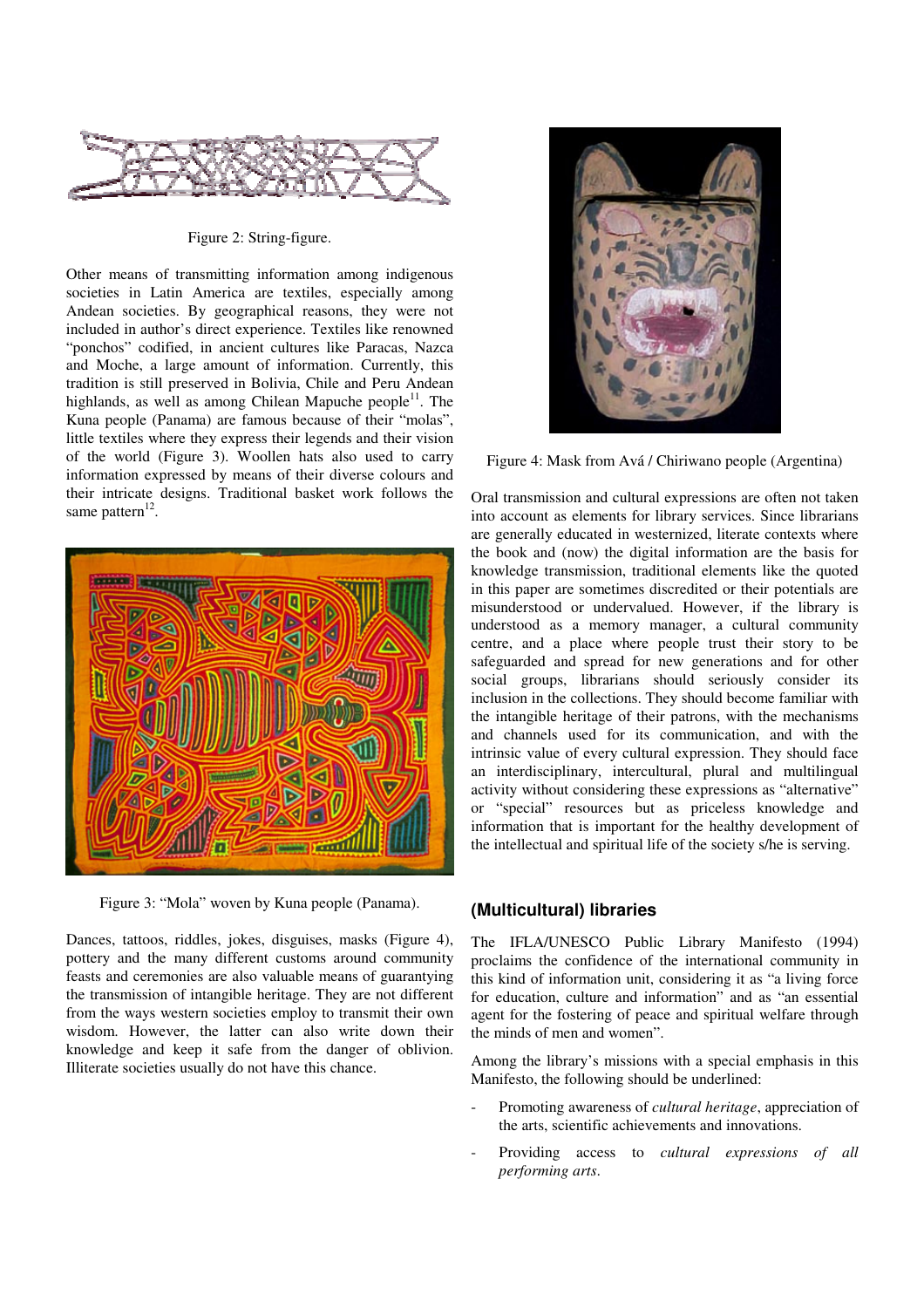- Encouraging inter-cultural dialogue and favouring *cultural diversity*.
- Supporting (the) *oral tradition* (cf. UNESCO, 1997).

These points make it clear that there is an interest –inside international spheres- in turning the public library into a space for recuperating and diffusing knowledge, including the most traditional one, which might be easily forgotten due to some of their features (e.g. oral tradition). They also show the desire to achieve the recuperation and diffusion of the expressions of every people, looking for preserving cultural diversity and, through their acknowledgement and diffuseness, to attain a greater understanding and acceptation between different cultures. On this basis, taking irreplaceable and diverse materials in consideration, a promising intercultural dialogue could be accomplished, as well as making it possible the existence of multicultural, plurilingual societies living in peace and solidarity.

(Inter)national associations –as IFLA and ALA- concentrate their research work in developing practical models of action, in order to make these ideas come true. IFLA Library Services to Multicultural Populations Section should be considered as a good example of these practices<sup>13</sup>.

Beyond the conservation of human knowledge, IFLA Manifesto emphasizes a recurrent theme: the library's capacity for creating informed societies which could live in *freedom*. This ideal includes independent decision making, free access to information, free expression of ideas and constructive and democratic participation in every social process. And this should lead, in the long term, to the prosperity and the intellectual progress of every human group. The knowledge of their own culture and history, of their identity features -from the most simple to the most complex ones- and the recognition of the traits of the surrounding peoples, are the points from which a society will be able, with no doubts, to face and obtain the so called "development" on a basis of sustainability, equality and justice.

In a multicultural arena, the library can (and should) become a space for active exchange among diverse ethnic, cultural and linguistic groups within a society. And, for this task, perhaps the most basic cultural expressions are the most useful ones. Maybe some customs and traits cannot be understood from outside the culture that generates them, but common, simple aspects like games, music and tales are shared by the whole humankind. So, from coincidences -the things that happen to most of us- the differences can be more easily explored and comprehended, adding fun to the (sometimes difficult) approach to "the other", and allowing us learning together.

## **Conclusion**

Libraries must overcome the limits imposed by the dominant media-driven, uniform, homogeneous society, an environment dispossessed of all the particularities which could provide it with some identity, value or richness. As a cultural institution which aims at providing information, it should offer its users community the highest number of available options: a wide spectrum of possibilities for listening to *all the voices*: their own –ancestral, traditional or modern- and the "global" ones as well. It should also include "the others", those social sectors which, for one reason or another, have been historically excluded, silenced or forgotten: peasants, native peoples, homosexuals, sick and old people, women and children, political sectors …

The library *must be free<sup>14</sup>*. And, with this freedom, far from censorships, shames, taboos and other similar considerations, it should develop its labour, spreading its services far beyond shelves and walls, reaching classrooms, houses and community centres. It must not lock itself inside virtual shells and shields, condemning itself to an artificial isolation. It must not keep their collections and services for a certain category of users, because the material it manages –human knowledgeis the common heritage of all humankind. And every person – no matter what his/her condition is- has the right to have access to it.

The library should open channels that allow the recuperation and dissemination of the cultural heritage of every community, no matter what means is used to attain this objective. Thus, from the recording of *sound books* in order to materialize the miracle of oral tradition, to the revitalization of narrators –real *living books*-, every action and activity deserves approval if, designed with imagination, works out as it was foreseen when goals where established..

The library should provide the tools for recuperating, perpetuating and spreading popular and traditional knowledge. It should facilitate (and teach, when it is necessary) these tools to every person, so that the whole community can be able to gain this wisdom. Last but not least, it should work for the literacy of its community and for the education and socialization of children.

Intangible cultural heritage is one of the most precious human treasures, even if its actual importance has not been fully recognized yet. It is a common heritage to every person, no matter what his/her race, language or religion is. It is what makes a person be what s/he is. It is what gives a person his/her identity and allows s/he to live. The library can manage such a heritage. In fact, it has not done anything different from the beginning of times, when an unknown and marvellous librarian started to stock and order little clay tablets covered by an entangled net of wedge-shaped signs.

## **Quoted bibliography (text & notes)**

Cavour Aramayo, E., (1994) *Instrumentos musicales de Bolivia*. La Paz: Ernesto Cavour Aramayo.

Civallero, E., (2006) "Mi mano, tu mano, su mano... ¿nuestras manos?: reflections for socially responsible librarians" in *Progressive librarianship*, n.28, winter 2006-2007, pp.30-48.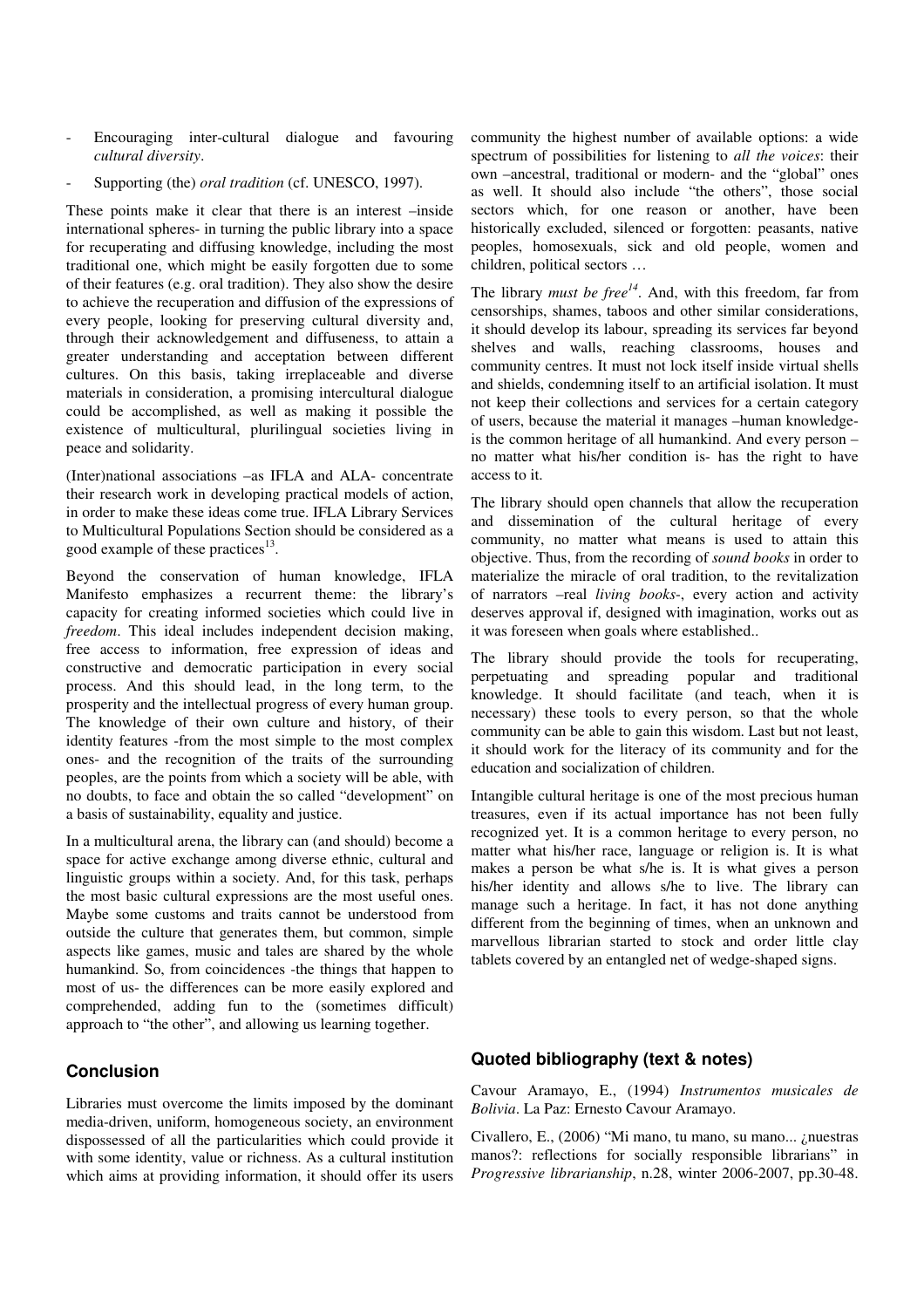[On line] available at http://eprints.rclis.org/archive/00008881 [Access 20 July 2007].

Civallero, E., (2007) "Foreword" in Samek, T., *Librarianship and human rights: a XXI century guide*. Oxford: Chandos [On line] available at http://eprints.rclis.org/archive/00009208 [Access 20 July 2007].

Pérez Bugallo, R., (1996) *Catálogo ilustrado de instrumentos musicales argentinos*. Buenos Aires: Ediciones del Sol.

Rebolledo, L., (1992) *Cestería de Huentelolen, cestería mapuche*. Santiago de Chile: CEDEM.

UNESCO, (1982) Culture. Normative Action. *Mexico City Declaration on Cultural Policies. World Conference on Cultural Policies. México, 26.07-06.08* [On line] available at http://www.unesco.org/culture/laws/mexico/html\_eng/page1.s html [Access 20 July 2007].

UNESCO, (1989) Legal Instruments. *Recommendation on the Safeguarding of Traditional Culture and Folklore. 15.11. Paris, 25th General Conference* [On line] available at http://portal.unesco.org/en/ev.php-

URL\_ID=13141&URL\_DO=DO\_TOPIC&URL\_SECTION= 201.html [Access 20 July 2007].

UNESCO, (1994) Libraries. *Public Library Manifesto* [On line] available at a state at a state at a state and state at a state at a state at a state at a state at a state at  $\alpha$ http://www.unesco.org/webworld/libraries/manifestos [Access 20 July 2007].

UNESCO, (1997) Culture. Intangible Heritage. *Proclamation of Masterpieces of the Oral and Intangible Heritage of Humanity* [On line] available at http://portal.unesco.org/culture/en/ev.php-

URL\_ID=2226&URL\_DO=DO\_TOPIC&URL\_SECTION=2 01.html [Access 20 July 2007].

UNESCO, (1998) Culture. Normative Action. *Intergovernmental Conference on Cultural Policies for Development. Stockholm, Sweden, 30.03-02.04* [On line] http://www.unesco.org/culture/laws/stockholm/html\_eng/actio npl3.shtml [Access 20 July 2007].

UNESCO, (2002) *Universal Declaration on Cultural Diversity* [On line] http://unesdoc.unesco.org/images/0012/001271/127160m.pdf [Access 20 July 2007].

UNESCO, (2003) Culture. Intangible Heritage. *Endangered Languages* [On line] http://portal.unesco.org/culture/en/ev.php-

URL\_ID=8270&URL\_DO=DO\_TOPIC&URL\_SECTION=2 01.html [Access 20 July 2007].

UNESCO, (2003a) Culture. Intangible Heritage. *Guidelines to the Establishment of National ´Living Human Treasures´ Systems* [On line] http://portal.unesco.org/culture/en/file\_download.php/142269 0320114549c199903cf8ba93f9Guidelines\_lht.pdf [Access 20 July 2007].

Welsch, W., (1999) "Transculturality - the puzzling forms of cultures today" in Featherstone, M. and S. Lash (eds.) *Spaces of Culture: City, Nation, World*. London: Sage, pp.194-213.

Wilson, A., (1992) *Textilería Mapuche. Arte de mujeres*. Santiago de Chile: CEDEM.

## **Author's bibliography on libraries and indigenous communities (in English)**

*Indigenous libraries, utopia and reality: proposing an Argentine model* [On line] available at http://eprints.rclis.org/archive/00003104 [Access 20 July 2007].

*The sound library: sound documents and collections as means of recovering and protecting endangered languages*  [On line] available at http://eprints.rclis.org/archive/00004372 [Access 20 July 2007].

Qadede Idá?at*: ancient tradition running through the family*  [On line] available at http://eprints.rclis.org/archive/00007582 [Access 20 July 2007].

*Libraries and aboriginal medicine: experiences in Argentina*.[On line] available at http://eprints.rclis.org/archive/00007599 [Access 20 July 2007].

#### **Notes**

 $\overline{a}$ 

1 Adapted from the author's article "Custodians of fragility: Libraries, intangible heritage and cultural diversity", appeared in its Spanish version in the Chilean LIS journal "Pez de Plata" (n.5, Dec.2005), and shortly published in English.

<sup>2</sup> The definition reached during UNESCO Experts<sup>2</sup> Round Table in Turin (Italy, 2001, quoted in UNESCO, 2001) provides a description of the elements included in the concept of "heritage".

<sup>3</sup> Definitions and differences July be checked in UNESCO, 1998.

4 See UNESCO, 1989.

<sup>5</sup> UNESCO. 2002. Universal Declaration on Cultural Diversity. Preamble.

6 For this issue, articles published on *Oral tradition* journal are strongly recommended.

7 For a Latin American approach, *cf.* Pérez Bugallo (1996) in Argentina and Cavour Aramayo (1994) in Bolivia. Articles published on *Latin American Music Review* are also recommended.

8 More information on m'biké available on line at http://www.mapuche.info/indgen/clarin040207.html (in Spanish).